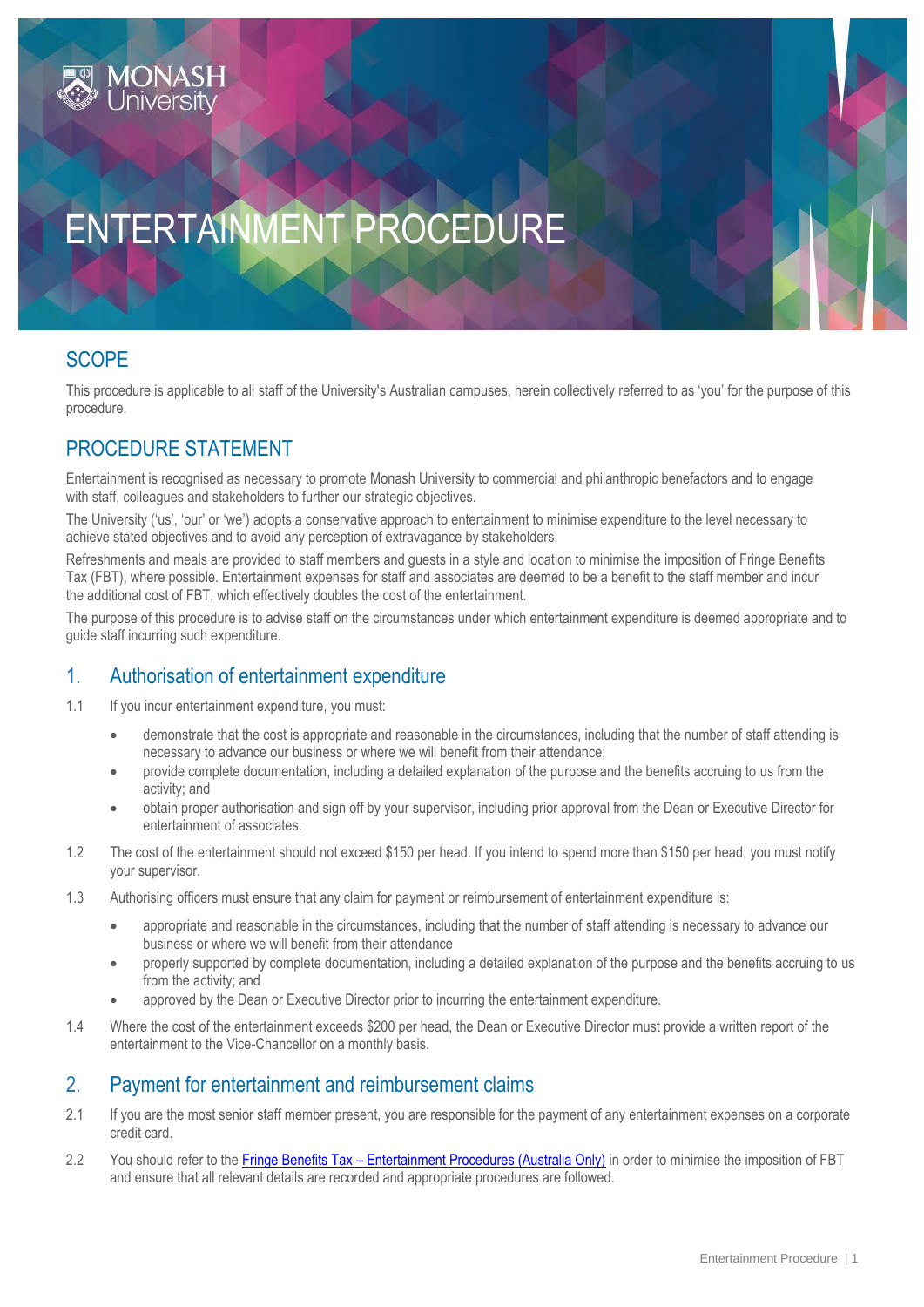- 2.3 [FBT](https://www.intranet.monash/finance/our-services/taxation/fbt/introduction-fringe-benefits-tax/general-information) will be charged on the whole amount unless the number of staff members, associates and non-staff members who attended the function is clearly indicated.
- 2.4 All expenses relating to entertainment are to be processed using the Monash Corporate Card, Monash Club account or by seeking reimbursement through [Concur.](https://my.monash.edu.au/services/expense-claims/) Purchase orders should never be used for processing entertainment expenses.

## 3. Tipping expenditure

- 3.1 Although tipping is not generally encouraged, it is permissible to tip in circumstances where local custom and practice indicate that tipping is appropriate.
- 3.2 If you are the most senior staff member present, the responsibility for tipping and paying the bill on the corporate credit card falls to you, or your delegate. You or your delegate should use your discretion and judgement in determining when tipping is appropriate, and to what extent, giving due consideration to the particular customs and expectations of the situation or country you are in.

## 4. Breach of procedure

4.1 We treat any breach of our policies or procedures seriously. We encourage reporting of concerns about non-compliance and manage compliance in accordance with the applicable Enterprise Agreement or contract terms.

# **DEFINITIONS**

| <b>Associates</b>                 | A relative, partner, spouse or child of a staff member or their partner.                                                                                                                                                                                                                                                                                                                                                                                                                                                                                                                                                                                                                                                                                                                                                                                                                                                                                                                                                                                                                                                                                                                                                                                                                                                                                                                                                                                                                                                                                             |
|-----------------------------------|----------------------------------------------------------------------------------------------------------------------------------------------------------------------------------------------------------------------------------------------------------------------------------------------------------------------------------------------------------------------------------------------------------------------------------------------------------------------------------------------------------------------------------------------------------------------------------------------------------------------------------------------------------------------------------------------------------------------------------------------------------------------------------------------------------------------------------------------------------------------------------------------------------------------------------------------------------------------------------------------------------------------------------------------------------------------------------------------------------------------------------------------------------------------------------------------------------------------------------------------------------------------------------------------------------------------------------------------------------------------------------------------------------------------------------------------------------------------------------------------------------------------------------------------------------------------|
| Concur                            | The University's online expense management system. It is used for reimbursements and corporate<br>credit card reconciliations.                                                                                                                                                                                                                                                                                                                                                                                                                                                                                                                                                                                                                                                                                                                                                                                                                                                                                                                                                                                                                                                                                                                                                                                                                                                                                                                                                                                                                                       |
| <b>Dean or Executive Director</b> | The Dean of the Faculty or Executive Director of a Division or nominee in any case where the Dean or<br>Director has formally nominated a person to act as their nominee for the purpose.                                                                                                                                                                                                                                                                                                                                                                                                                                                                                                                                                                                                                                                                                                                                                                                                                                                                                                                                                                                                                                                                                                                                                                                                                                                                                                                                                                            |
| Entertainment expenditure         | The provision of meals, refreshments and recreational activities other than staff amenities,<br>refreshments, and meals whilst travelling and includes:<br>breakfasts, lunches and dinners off-campus;<br>$\bullet$<br>official functions, receptions, farewells, retirement functions (social functions);<br>$\bullet$<br>conference dinners held locally (Please note, if conducted whilst interstate or overseas,<br>$\bullet$<br>conference dinners are considered meals whilst travelling).                                                                                                                                                                                                                                                                                                                                                                                                                                                                                                                                                                                                                                                                                                                                                                                                                                                                                                                                                                                                                                                                     |
| Fringe Benefits Tax (FBT)         | Tax payable to the Australian Taxation Office (ATO) by the University on that portion of the expenditure<br>which relates to the provision of benefits to University staff (or their associates). Entertainment benefits<br>include meals, refreshments to University staff (or their associates). The following general rules apply to<br>the determination of "taxable" entertainment.<br>Meals and drinks provided to staff at an in-house dining facility on a business day are exempt<br>$\bullet$<br>from FBT, except for social functions.<br>Meals and drinks provided to staff at on-campus restaurants on a business day are exempt from<br>$\bullet$<br>FBT if paid by the corporate credit card. If a staff member pays and seeks reimbursement FBT will<br>be applicable.<br>The cost of entertainment provided to staff at off-campus venues is taxable on their and their<br>$\bullet$<br>associates' portion of the total bill.<br>Light refreshments provided on University premises do not attract FBT - except where alcohol is<br>consumed.<br>"Eligible seminars" are exempt from FBT (i.e. conferences, conventions, lectures, meetings,<br>$\bullet$<br>award presentations, speeches, question and answer sessions, training sessions or educational<br>courses). These seminars must have a continuous duration of 4 hours or more (excluding breaks),<br>must not be associated with the promotion; or advertising of the business and its services, and<br>their sole or dominant purpose must not be for the provision of entertainment. |
| Meals whilst travelling           | The cost of meals incurred by staff whilst travelling on official University business, unless there is other<br>entertainment such as a floor show, dancing, or live band (refer to International Travel (Australian-based<br>staff) procedures).                                                                                                                                                                                                                                                                                                                                                                                                                                                                                                                                                                                                                                                                                                                                                                                                                                                                                                                                                                                                                                                                                                                                                                                                                                                                                                                    |
| <b>Staff</b>                      | A person employed by the University who has an ongoing or fixed term contract under the terms of the<br>Monash University Enterprise Agreement. Past and prospective staff are treated as staff members of<br>Monash University for FBT assessment purposes. Contractors are excluded from the definition.                                                                                                                                                                                                                                                                                                                                                                                                                                                                                                                                                                                                                                                                                                                                                                                                                                                                                                                                                                                                                                                                                                                                                                                                                                                           |